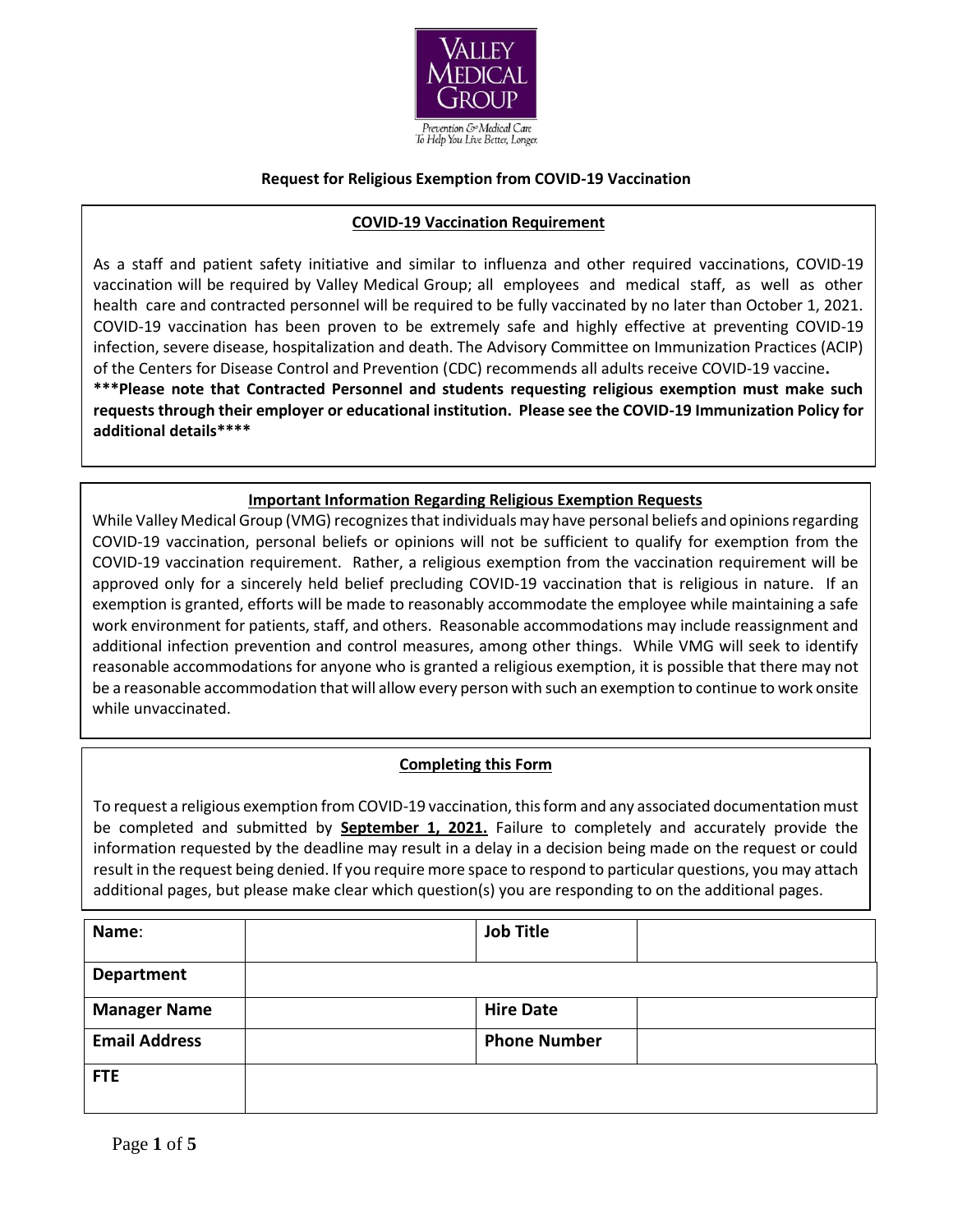

revention & Medical Care To Help You Live Better, Longer.

1. Please describe the religious belief that is preventing you from receiving COVID-19 vaccination.

2. Have you received a religious exemption from Valley Medical Group's Health's flu vaccination requirement? ☐ Yes ☐ No

If yes, is the religious belief that prevented you from receiving the flu vaccine the same as the religious belief that is currently preventing you from receiving the COVID-19 vaccination?  $\Box$  Yes  $\Box$  No

3. Have you received a religious exemption from any other vaccine requirement in the past three years? ☐ Yes ☐ No

If yes, please provide additional details, including which vaccine(s) the exemption was for, when you were granted the exemption, the religious belief underlying the exemption request and whether you were employed by VMG at the time.

4. Have you ever been approved for any other type of religious accommodation during your employment with Valley Medical Group?

☐ Yes ☐ No

If yes, please describe the accommodation that was approved, when this occurred and whether the accommodation is still in effect.

5. Does the religious belief that prevents you from receiving COVID vaccination derive from a recognized religion? ☐ Yes ☐ No

If yes, please answer the following questions:

- a. Please provide the name of the religion:
- b. Please indicate when you first began to practice this religion:
- c. Do you belong to an organization or group affiliated with this religion (e.g., church, mosque, synagogue other group, etc.)?  $\Box$  Yes  $\Box$  No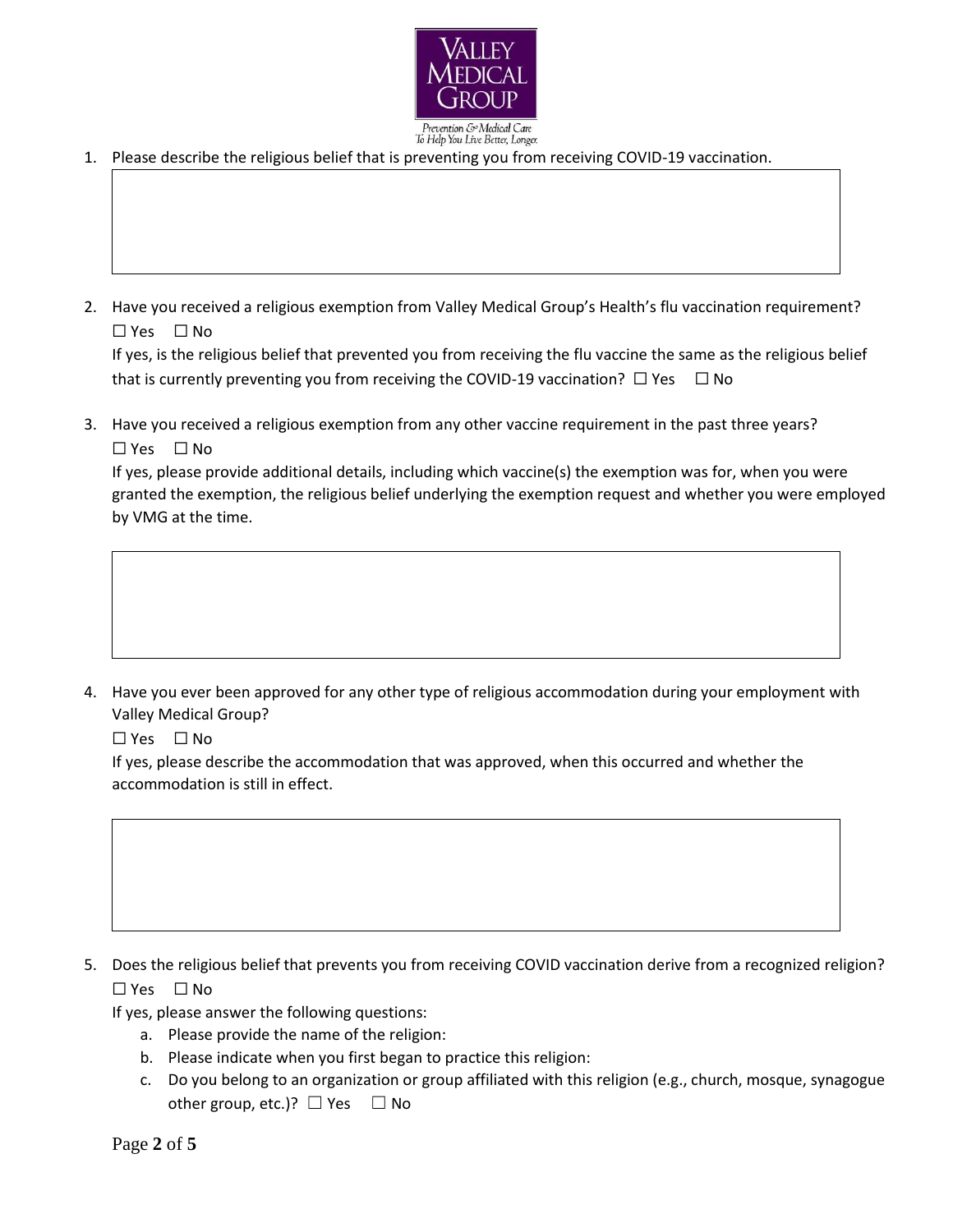

To Help You Live Better, Longer.

If yes, indicate when you first affiliated with organization or group: If yes, also provide the following information regarding the organization or group: Name: Address: Phone Number: Website:

6. Does the religious belief identified in Question #1 prevent you from receiving other vaccines or just the COVID-19 vaccines?

☐ All other vaccines ☐ Some but not all other vaccines ☐ Only the COVID-19 vaccines?

If your religious belief prevents you from receiving only the COVID-19 vaccines, please explain why. (For example, if there is something about the way that the currently approved COVID-19 vaccines are manufactured that prevents you from receiving it, please identify what that is.)

If your religious belief prevents you from receiving some but not all other vaccines, please identify which vaccines you can receive and which ones you cannot receive, and explain the reason for the difference.

- 7. Did you receive the flu vaccine for the most recent flu season?  $\Box$  Yes  $\Box$  No If no, when did you last receive the flu vaccine?
- 8. Have you received other vaccines in the past?  $\Box$  Yes  $\Box$  No If yes, please identify the vaccines you have received most recently and when you received them.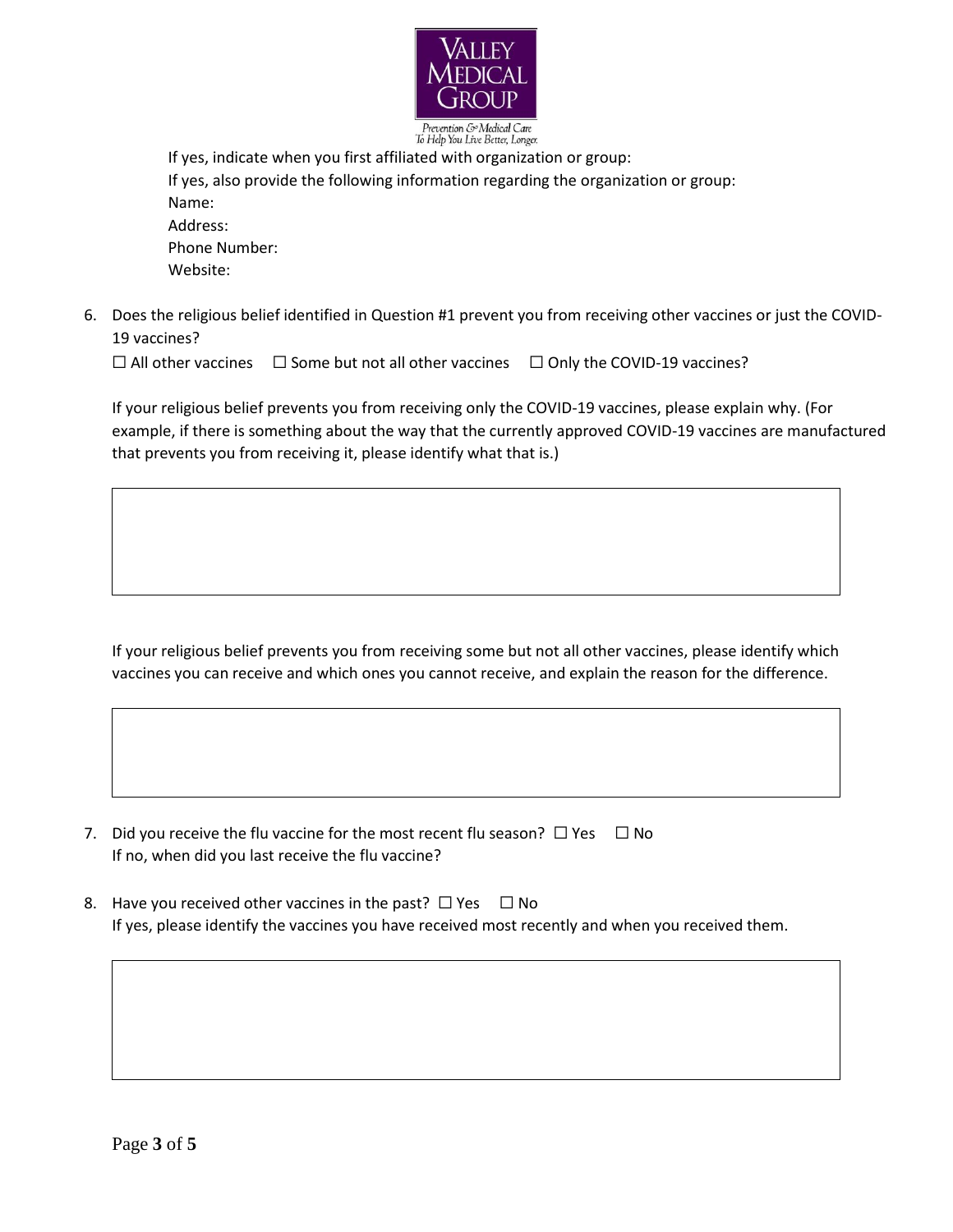

9. Are there other aspects of your religious belief that impact or prevent you from receiving medical care? ☐ Yes ☐ No

If yes, please explain.

- 10. With respect to the religious belief that is preventing you from receiving COVID-19 vaccination:
	- a. When did you first come to believe this?
	- b. Has your religious belief that is preventing you from receiving COVID-19 vaccination changed over time? ☐ Yes ☐ No

If yes, please explain how it has changed, when it changed and why.

- 11. Please submit additional documentation supporting your application for exemption from the COVID-19 vaccination requirement based on a sincerely held religious belief. Additional documentation may include but is not limited to the following:
	- a. Documentation from a leader within your religious organization (or organization equivalent to religious organization) supporting your belief that that your religion prevents you from receiving COVID-19 vaccination.
	- b. Books, pamphlets, text, or other materials that support your religious belief that you are prevented from receiving COVID-19 vaccination.